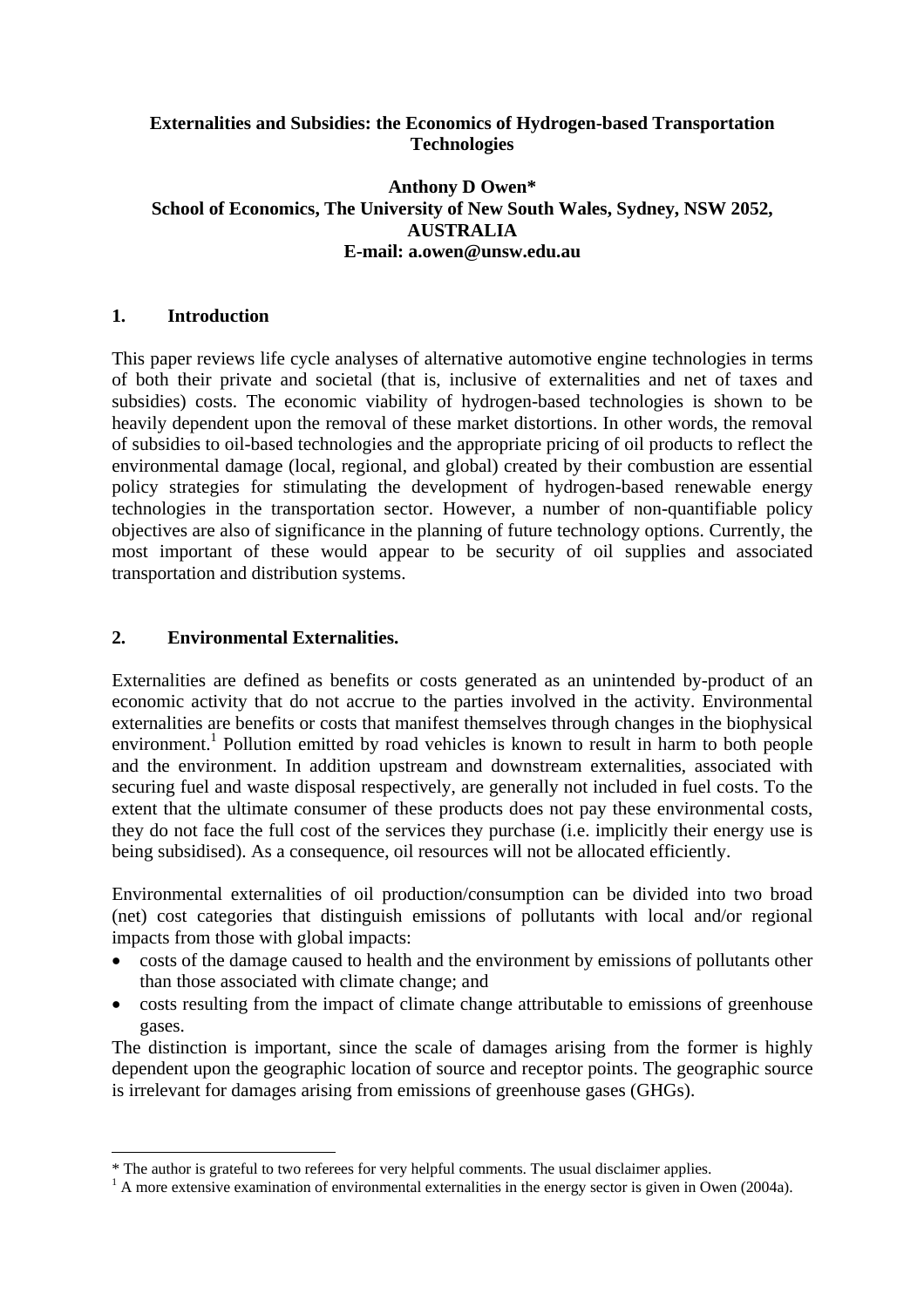In the transport sector, externality costs are also incurred as a result of congestion, noise, accidents and road damage.<sup>2</sup> However, since this paper assesses differences between vehicles based upon alternative fuels and engines, these costs will be assumed to be common to all vehicles and consequently ignored.<sup>3</sup>

Costs borne by governments, including direct subsidies, tax concessions, indirect energy industry subsidies (e.g. the cost of oil supply security), and support of research and development costs are not externalities. They do, however, distort markets in a similar way to negative externalities, leading to increased consumption and hence increased environmental degradation.

In order to address effectively these environmental matters, together with energy supply security concerns, radical changes in automotive engine and fuel technologies will probably be required. Such changes must offer the potential for achieving "near zero" emissions of air pollutants and greenhouse gases (GHGs), and must diversify the transportation sector away from its present heavy reliance on gasoline. Only hydrogen and some biofuels currently appear to be a viable technical options.

# **3. Life-cycle analysis**

When comparing the environmental footprints of alternative energy technologies, it is important that the combustion stage of the technology not be isolated from other stages of the "cycle". For example, fuel cells emit virtually no GHG in their operation. However production of their "fuel" (hydrogen) from fossil fuels may involve increases in GHG emissions in excess of those that would arise from using current commercial fossil fuel technologies. To avoid such distortions, the concept of life cycle analysis has been developed.

Life cycle analysis (LCA) is based upon a comprehensive accounting of all energy and material flows, from "cradle to grave"<sup>4</sup>, associated with a system or process. The approach has typically been used to compare the environmental impacts associated with different products that perform similar functions, such as plastic and glass bottles. In the context of an energy product, process, or service, a LCA would analyse the site-specific environmental impact of fuel extraction, transportation and preparation of fuels and other inputs, plant construction, plant operation/fuel combustion, waste disposal, and plant decommissioning. Thus it encompasses all segments including upstream and downstream processes and consequently permits an overall comparison (in a cost benefit analysis framework) of shortand long-term environmental implications of alternative energy technologies. Central to this assessment is the valuation of environmental externalities of current and prospective fuel and energy technology cycles. It should be noted, however, that only material and energy flows are assessed in an LCA, thus ignoring some externalities (such as supply security) and technology reliability and flexibility.

<sup>&</sup>lt;sup>2</sup>  $^2$  A comprehensive assessment of the full costs and benefits arising from the transportation sector has been provided by Greene et al. (1997).

A referee has pointed out that variations in noise impacts across different types of vehicles has effectively been ignored by imposing this assumption. 4

 $4^{\circ}$  Often referred to as "well to wheels" in the context of applications in the transport sector.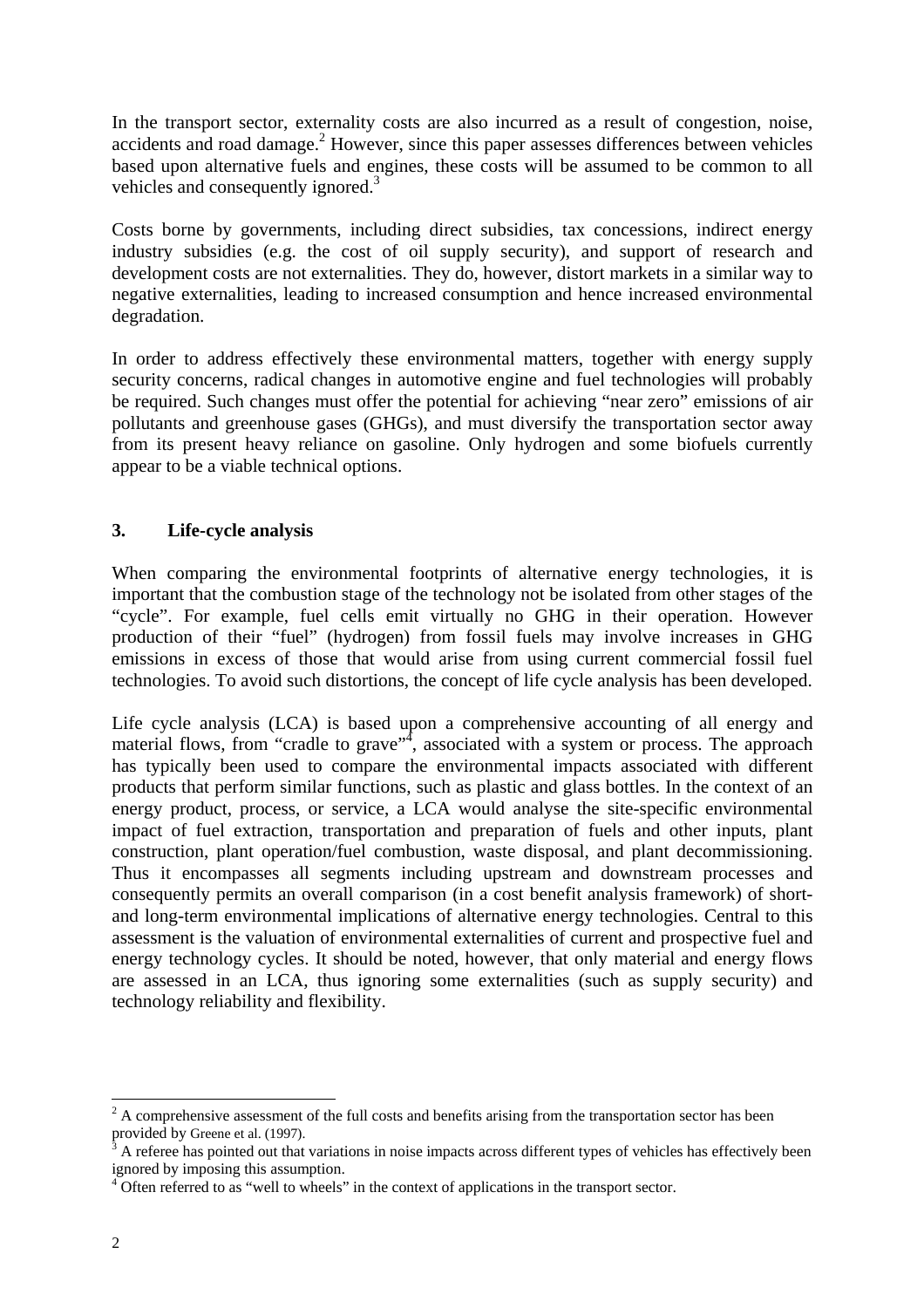For the purpose of this paper, life-cycle analysis will involve the following methodological steps<sup>5</sup>:

- Definition of the product cycle's geographical, temporal, and technical boundaries;
- Identification of the environmental emissions and their resulting physical impacts on receptor areas; and
- Quantifying these physical impacts in terms of monetary values.

Traditionally, LCA has omitted the third of these steps and the final analysis has therefore been expressed in terms of just the biophysical impacts that can be quantified. The extension to include costing of these impacts is generally known as the "impact pathway" methodology. Essentially, however, it can be considered as a specific application of LCA. This methodology formed the theoretical basis for the European Commission's ExternE (1997) study, which was the first comprehensive attempt to use a consistent "bottom-up" methodology to evaluate the external costs associated with a range of different fuel cycles.

# **3.1 Definition of the product cycle's boundaries**

The first task is to identify, both in terms of activities and geographic locations, the various stages of the fuel/technology cycle. Each energy form is viewed as a product, and impacts are included for the actual pathway. The precise list of stages is clearly dependent on the fuel chain in question, but would include both "upstream" and "downstream" activities in addition to the fuel combustion stage itself. "Upstream" activities would include stages such as exploration, extraction, refining and transportation of fuel. "Downstream" activities would include the treatment and disposal of wastes and by-products and, ultimately, refinery demolition and site restoration impacts.

The extent to which the boundaries must encompass indirect impacts is determined by the order of magnitude of their resulting emissions. In theory, externalities associated with the construction of plants to make the steel that is used in the construction of gasoline delivery trucks should be included. In reality, however, such externalities are likely to have a relatively insignificant impact

The system boundary will also have spatial/geographical and temporal dimensions. These will have major implications for the analysis of the effects of air pollution in particular. For many air pollutants, such as ozone and  $SO<sub>2</sub>$ , the analysis may need to focus on a regional, rather than local, scale in order to determine their total impact. For emissions of GHGs, the appropriate range is clearly global. Impacts must also be assessed over the full term of their impact, a period that may extend over many decades or even centuries in the case of emissions of GHGs and long-term storage of some nuclear waste products. This introduces a significant degree of uncertainty into the analysis, as it requires projections to be made of a

 <sup>5</sup> <sup>5</sup> These steps describe a "bottom up", as distinct from a "top down", methodology for life cycle analysis. Topdown studies use highly aggregated data to estimate the external costs of emissions. They are typically undertaken at the national or regional level using estimates of total quantities of emissions and estimates of resulting total damage. The proportion of such damage attributable to certain activities (e.g. the transport sector) is then determined, and a resulting monetary cost derived. The exercise is generic in character, and does not take into account impacts that are site specific. However, its data requirements are relatively minor compared with the "bottom up" approach. The latter involves analysis of the impact of emissions from a single source along an impact pathway. Thus all technology data are project specific. When this is combined with emission dispersion models, receptor point data, and dose-response functions, monetised values of the impacts of specific externalities can be derived. Data requirements are relatively large compared with the "top down" methodology, and therefore omissions may be significant.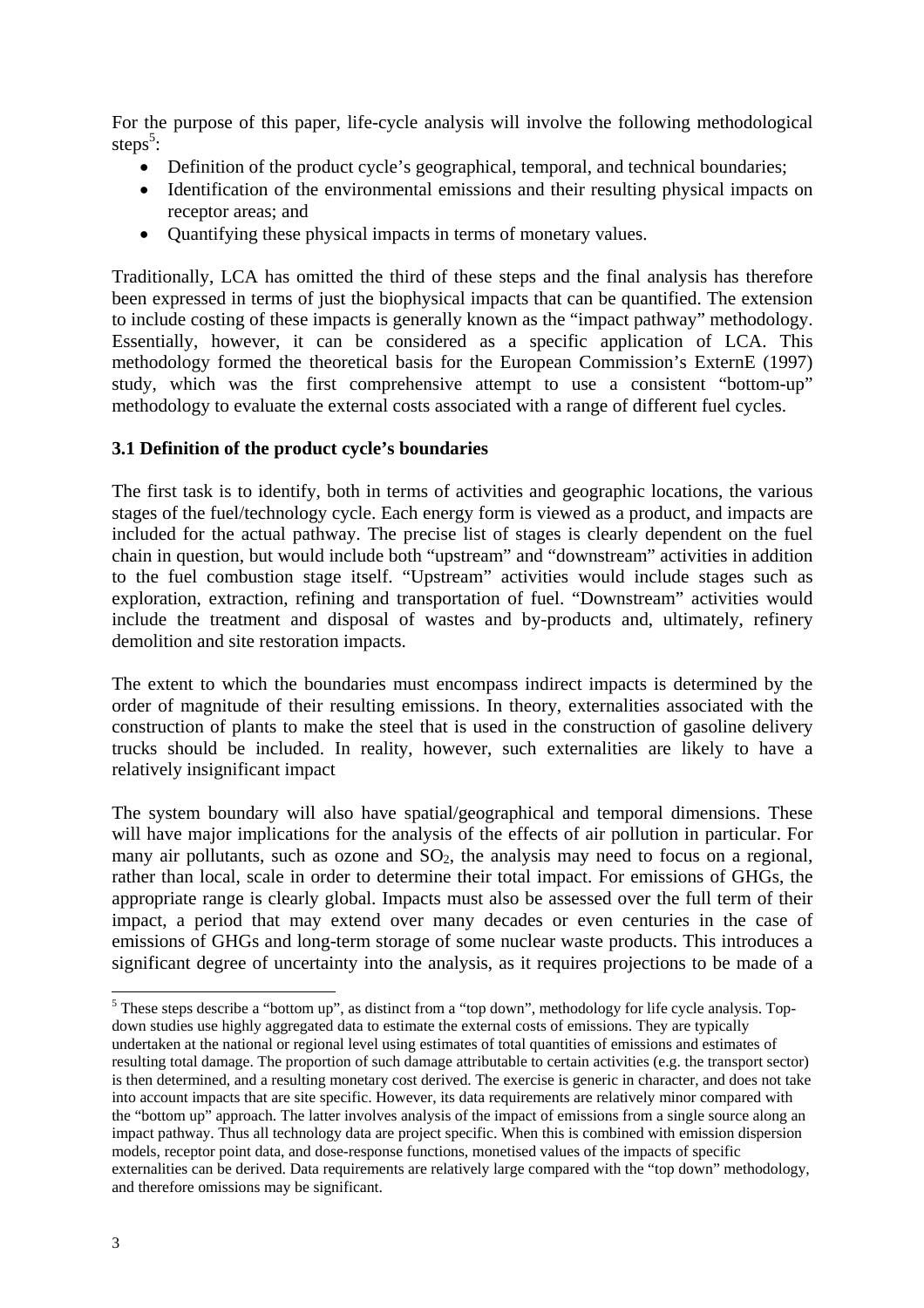number of variables that will form the basis of future society. Among these would be the size of the global population, the level of economic growth, technological developments, the sustainability of fossil fuel consumption, and the sensitivity of the climate system to anthropogenic emissions.

# **3.2 Identification of the environmental emissions and their resulting biophysical impacts on receptor areas**

Comparisons of alternative transport technologies utilising LCA are generally standardised as emissions per vehicle km in order to allow for different technologies and emission profiles. However, data used to quantify burdens are, to varying degrees, technology specific. For example, emission of  $CO<sub>2</sub>$  from cars depends only on the efficiency of the equipment and the carbon/hydrogen ratio of the fuel; uncertainty is negligible. Conversely, emissions of  $SO_2$  can vary by an order of magnitude depending on the grade of oil and the extent to which emission abatement technologies have been incorporated in the vehicle. In general, one would adopt the best available technology currently in use in the country of implementation.

Quantifying the physical impacts of emissions of pollutants requires an environmental assessment that ranges over a vast area, extending over the entire planet in the case of  $CO<sub>2</sub>$ emissions. Thus the dispersion of pollutants emitted from fuel chains must be modelled and their resulting impact on the environment measured by means of dose-response functions. Ideally, in the context of damages to humans, such functions are derived from studies that are epidemiological, assessing the effects of pollutants on real populations of people. However, the relevance and reliability of current methodologies for putting financial estimates on human suffering in terms of increased levels of mortality and morbidity has been the subject of some debate. $6$ 

# **4 Total Societal Life Cycle Costs**

The road transport sector emits (directly or indirectly) a similar range of pollutants to the electric power sector. However, the resulting impacts are not directly comparable. Power station emissions are generally from high stacks in rural areas. In contrast, road transport emission sources are more diverse, invariably closer to ground level and frequently in urban areas. Nevertheless, consideration of environmental externalities of road transport fuels does provide an order of magnitude for calculation of environmental adders<sup>7</sup> for the purpose of fuel taxation policy. Ultimately this may justify a fiscal incentive for accelerated development of "renewable" transport fuels, in conjunction with hydrogen and fuel cell technology.

Delucchi (2002) has developed a Lifecycle Emissions Model (LEM) that estimates energy use, emissions of pollutants, and  $CO<sub>2</sub>$ -equivalent GHG emissions from the complete lifecycles of fuels, materials, vehicles, and infrastructure arising from a variety of transportation technologies. Such models permit identification and calculation of the biophysical emissions, from which a total societal life cycle cost for each technology can be

 <sup>6</sup> <sup>6</sup> Pearce (2002) has raised concerns with the methodology used to derive monetary estimates of health impacts.  $\frac{1}{2}$  An "externality adder" is simply the unit externality cost (expressed as cents per vehicle kilometre for

passenger vehicles and cents per ton kilometre for goods vehicles) added to the standard resource cost of energy to reflect the social cost of its use.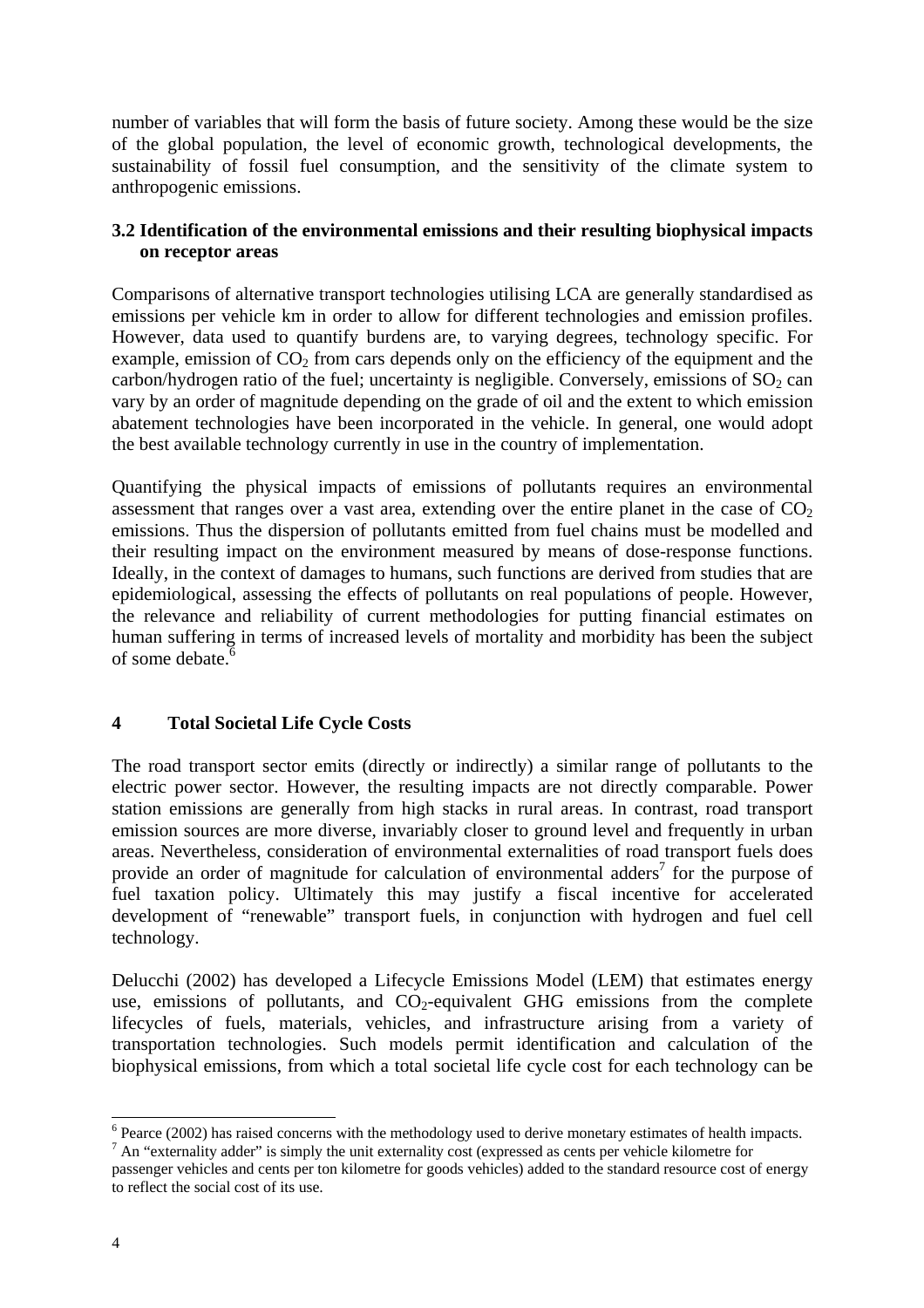derived by calculating the present value of lifecycle costs (PVLC) associated with each stage; *viz*:

Total Societal Life Cycle Costs (\$/vehicle)  $=$ Initial cost of vehicle (before tax) + PVLC (fuel + non-fuel operation and maintenance) + PVLC (full fuel cycle air pollutant damages + GHG emissions damage) + PVLC (full fuel cycle subsidies – full fuel cycle taxes).

# **5. Application of Fuel Cell Technology in the Road Transport Sector**

Concerns over the health impacts of small particle air pollution, climate change, and oil supply insecurity, have combined to encourage radical changes in automotive engine and fuel technologies that offer the potential for achieving near zero emissions of air pollutants and GHG emissions, and diversification of the transport sector away from its present heavy reliance on gasoline. The hydrogen fuel cell vehicle is one technology that offers the potential to achieve all of these goals, if the hydrogen is derived from a renewable energy resource.

Fuel cells convert hydrogen and oxygen directly into electricity. They have three major advantages over current internal combustion engine technology in the transport sector:

- Gains in energy efficiency. "Well to wheels" efficiency for gasoline engines averages around 14 per cent, for diesel engines 18 per cent, for near-term hybrid engines 26 per cent, for fuel cell vehicles 29 per cent, and for the fuel cell hybrid vehicle 42 per cent.<sup>8</sup> Thus, up to a three-fold increase in efficiency is available relative to current vehicles.
- Near-zero emissions.
- Very low emissions of local air pollutants. Irrespective of the fuel, fuel cells largely eliminate oxides of sulphur and nitrogen, and particulates. All of these pollutants are associated with conventional engines.

In order to compare competing transport technologies on a basis that includes the cost of externalities as well as private costs, the societal life cycle cost of each technology must be calculated.

# **5.1 Fuel cell buses**

Prototype fuel cell buses powered by liquid or compressed hydrogen are currently undergoing field trials in North America, while the European Commission (EC)<sup>9</sup> is supporting the demonstration of 30 fuel cell buses in 10 cities over a two-year period, which commenced in 2003. In addition, the United Nations Development Program Global Environmental Facility is supporting a project to demonstrate the technology using 46 buses powered by fuel cells in

<sup>9</sup> The EC's Cleaner Urban Transport for Europe (CUTE) program involves a two-year trial of three fuel cell buses, using compressed hydrogen, in each of 10 cities: Amsterdam, Barcelona, Hamburg, London,

 <sup>8</sup> <sup>8</sup> Fuel cells can more than double the efficiency of an internal combustion engine, but energy used in making and storing hydrogen offsets these gains to the benefit of fuel cell hybrid vehicles. 9

Luxembourg, Madrid, Porto, Reykjavik, Stockholm and Stuttgart. A further three buses are undergoing trials in Perth (Western Australia). All buses have been manufactured by Daimler/Chrysler under the Citaro (Mercedes) brand. They have a range of about 200 km and a maximum speed of 80 km/h. Their unsubsidized cost is estimated to be around \$3 million each.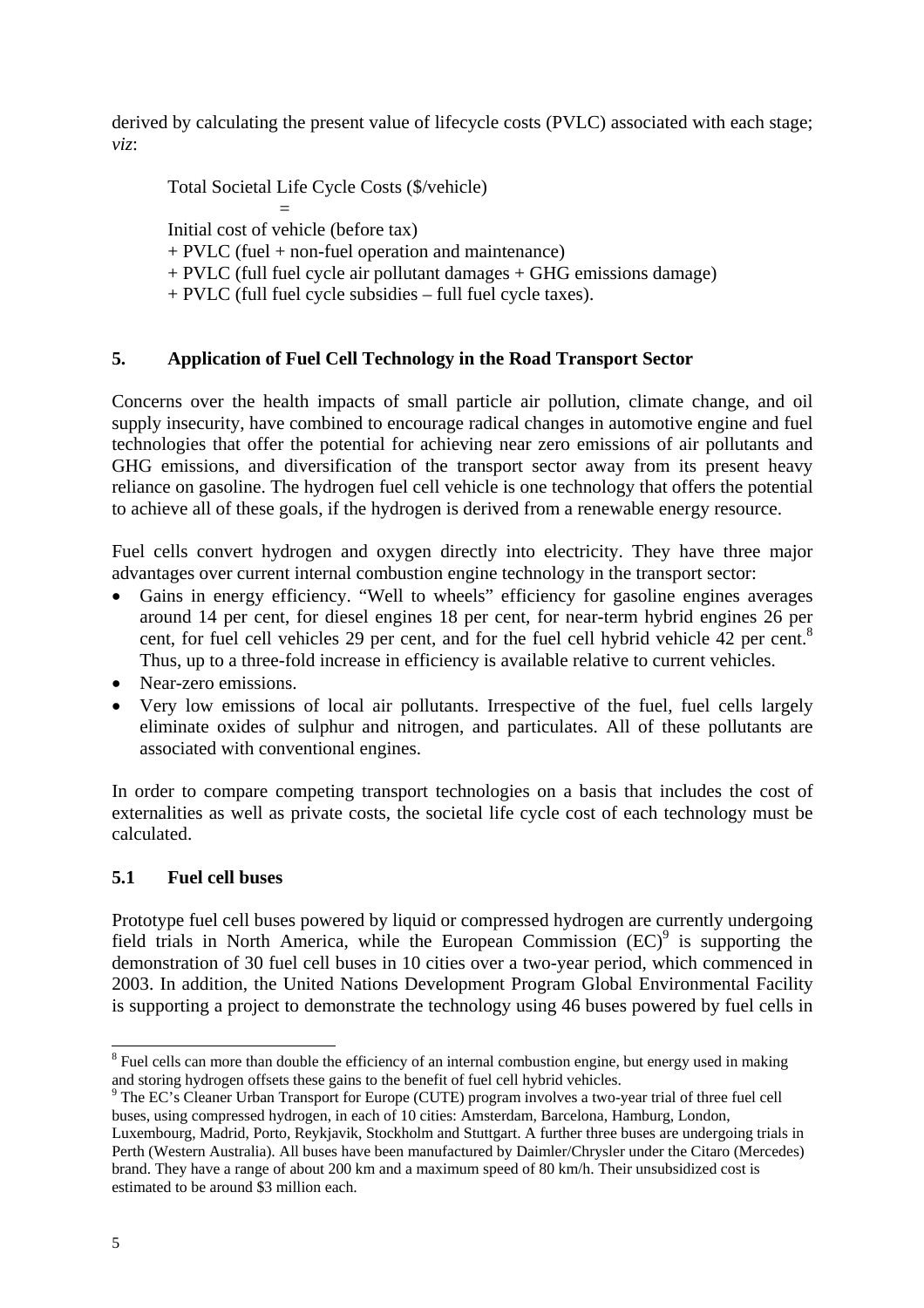the heavily polluted cities of Beijing, Cairo, Mexico City, New Delhi, Sao Paulo and Shanghai.

There are a number of reasons why hydrogen (in compressed form) would appear to be a likely option for large vehicles, such as buses:

- they return regularly to a depot thus minimising fuel infrastructure requirements;
- they are "large", thus minimising the need for compactness of the technology;
- in urban areas, low or zero emissions vehicle pollution regulations will assist their competitiveness as compared with diesel-powered buses;
- subsidies may be available from urban authorities in order to demonstrate urban pollution reduction commitments;
- they avoid pollution problems specifically related to diesel buses;
- They operate almost continually over long periods, thus making fuel-efficient technology more attractive.

Hörmandinger and Lucas (1997) have investigated the life cycle financial and economic cost of fuel cell buses utilising hydrogen as fuel. They assessed the costs that a private operator would face in running a fleet of fuel cell powered buses, inclusive of a new fuel supply infrastructure, compared to those of a fleet of conventional diesel powered buses of similar performance. Given the presence of economies of scale in the production of hydrogen, they concluded that the fuel cell bus would be marginally more competitive than its diesel counterpart. Extending the analysis to societal life cycle costs, the analysis favoured the diesel option. Adding in the cost of environmental externalities led to a significantly greater increase in the cost of the diesel, as opposed to the hydrogen, bus. However, this was more than offset by the removal of the excise duty on diesel.

The Hörmandinger and Lucas base-case model assumed a fleet of just 10 buses, operating over a 20-year time horizon and travelling 200 km a day, 7 days a week. The central hydrogen reformer plant, using natural gas feedstock, and the refuelling station were based upon currently available technology. Both were exclusively for the use of the bus fleet. The cost of the fuel cell stack was set at \$300 per kilowatt, and it was assumed that it would be replaced every five years. Although this cost was rather low by 1997 standards, the authors speculated that it would be reasonable for their assumed time frame (5 to 10 years in the future). The fuel cell buses were assumed to be of the same weight (without the power train) as the diesel buses. The cost of the tank for on-board storage of compressed hydrogen represented one of the major uncertainties of the model, since the technology is still under development.

### **Sensitivity of Results: Private costs**

The annualised life cycle private costs, using a discount rate of 15 per cent, showed that the fuel cell bus was from 23 per cent (large bus) to 33 per cent (medium size bus) more expensive than the diesel bus. The difference was due to both the provision of fuel and the initial cost of the investment.

A sensitivity analysis indicated that the medium size fuel cell bus reacted to changes in the base case parameter values in a similar way to its larger counterpart. The most important parameter with regard to impact on life cycle costs was the discount rate. However, although variations in the discount rate had a major influence on the individual life cycle costs of both technologies, since their investment and running cost profiles were very similar their relative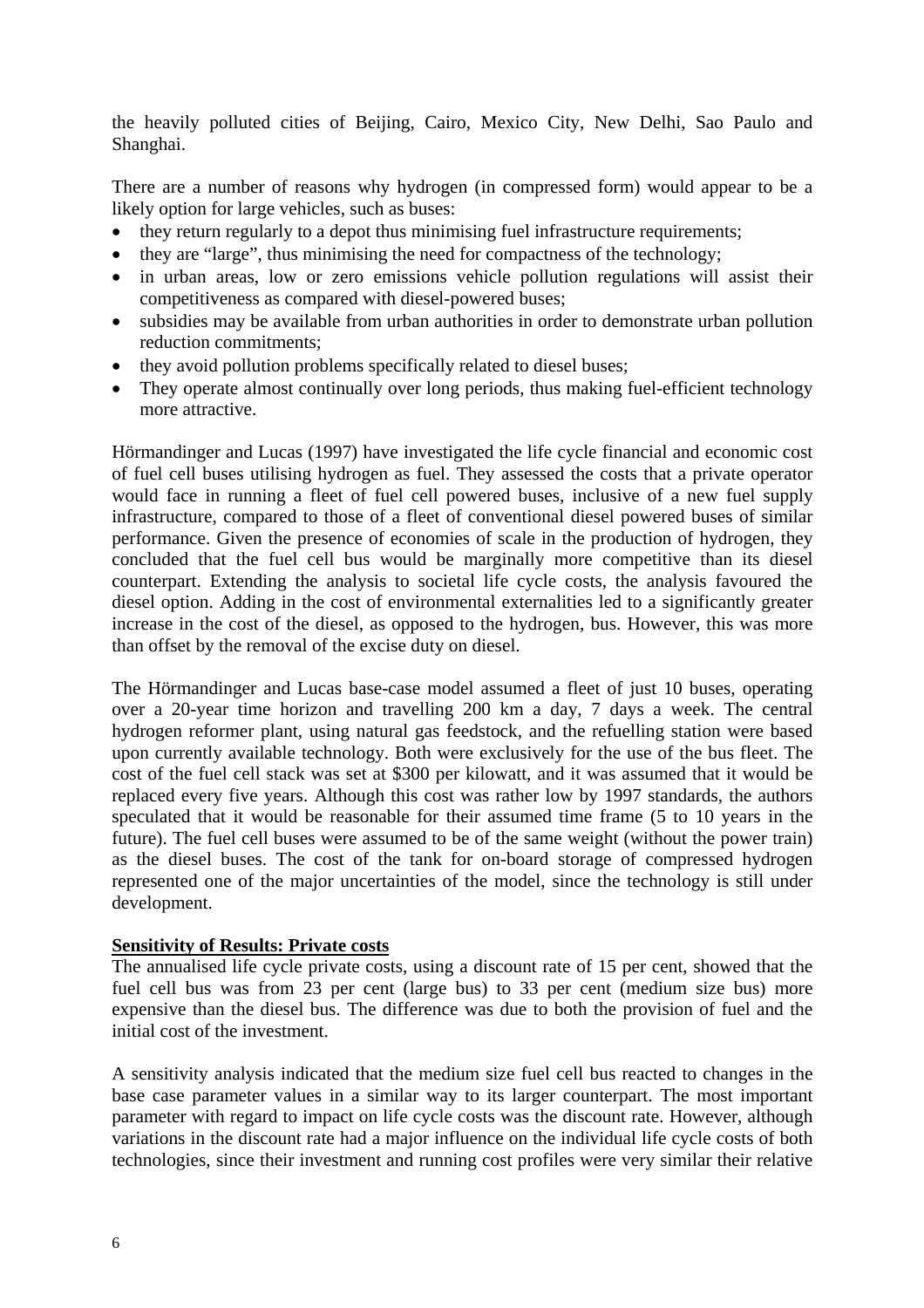costs remained fairly static. For large buses, a drop in the discount rate from 15 per cent to 8 per cent reduced the cost differential from 23 per cent to 19 per cent.

Fleet size was found to be an important parameter, since the on-site production of hydrogen was subject to significant economies of scale. Thus an increase in fleet size from 10 to 25 gave the fuel cell bus a marginal cost advantage over the diesel alternative.

Price variations of feedstock (gas) had a relatively minor impact on bus costs, since it was a relatively minor cost component of the hydrogen reformer plant investment and operating costs. However, the diesel bus was much more sensitive to fuel cost increases. In the base case, an increase of 80 per cent in the price of diesel would remove its cost advantage.

As might be expected, the size and cost of the fuel cell stack was critical, although not compared with the costs of the reformer. Note that if hydrogen could be "delivered" in the context of a hydrogen economy, then it is likely that reforming cost in the context of this example would be greatly reduced.

### **Sensitivity of Results: Societal Costs**

The societal cost of life cycle emissions involved augmenting the private costs by the damage costs arising from the environmental externalities created by the two options, and removal of the excise duty (56 per cent of the price) from the diesel fuel in the calculations. A lower discount rate of 8 per cent was also imposed, to reflect societal rather than private expectations<sup>10</sup>.

Externality costs were based upon previous studies of estimated damages arising from comparable emissions from the electricity and transport sectors. This transfer of results may not be appropriate if the characteristics of the exposure-response relationship differ from those of the reference studies. This is because in urban areas exposure to emissions from fossil fuel combustion in vehicles involves higher concentrations of pollutants than in rural areas due to the close proximity of emission and receptor points. However, even taking social costs at the higher end of the range only gave fuel cell buses a marginal benefit over their diesel counterparts.

A number of other social benefits were not quantified. In the context of this particular application, their impact would have been extremely small. However, widespread adoption of fuel cell buses would have reduced other forms of local urban pollution from diesel buses (such as fuel spills and noise) and would have provided enhanced levels of security of domestic fuel supplies.

It is important to note that the GHG emission reduction benefits of hydrogen in the Hörmandinger and Lucas model were based upon the use of natural gas as feedstock, with no  $CO<sub>2</sub>$  sequestration. As a higher cost alternative, utilising electricity generated from renewable sources to produce the hydrogen or adopting  $CO<sub>2</sub>$  sequestration with natural gas as the feedstock would have produced near zero fuel-cycle GHG emissions and consequently significantly greater societal benefits for the fuel cell buses. In this context, however, it is important that energy from renewable resources is "additional" to that which was currently being generated. Simply utilising existing renewable resources and making up the shortfall

<sup>&</sup>lt;sup>10</sup> In the context of climate change damages arising from emissions of GHG this discount rate would still be regarded as unreasonably large (ref: Pearce (2002)).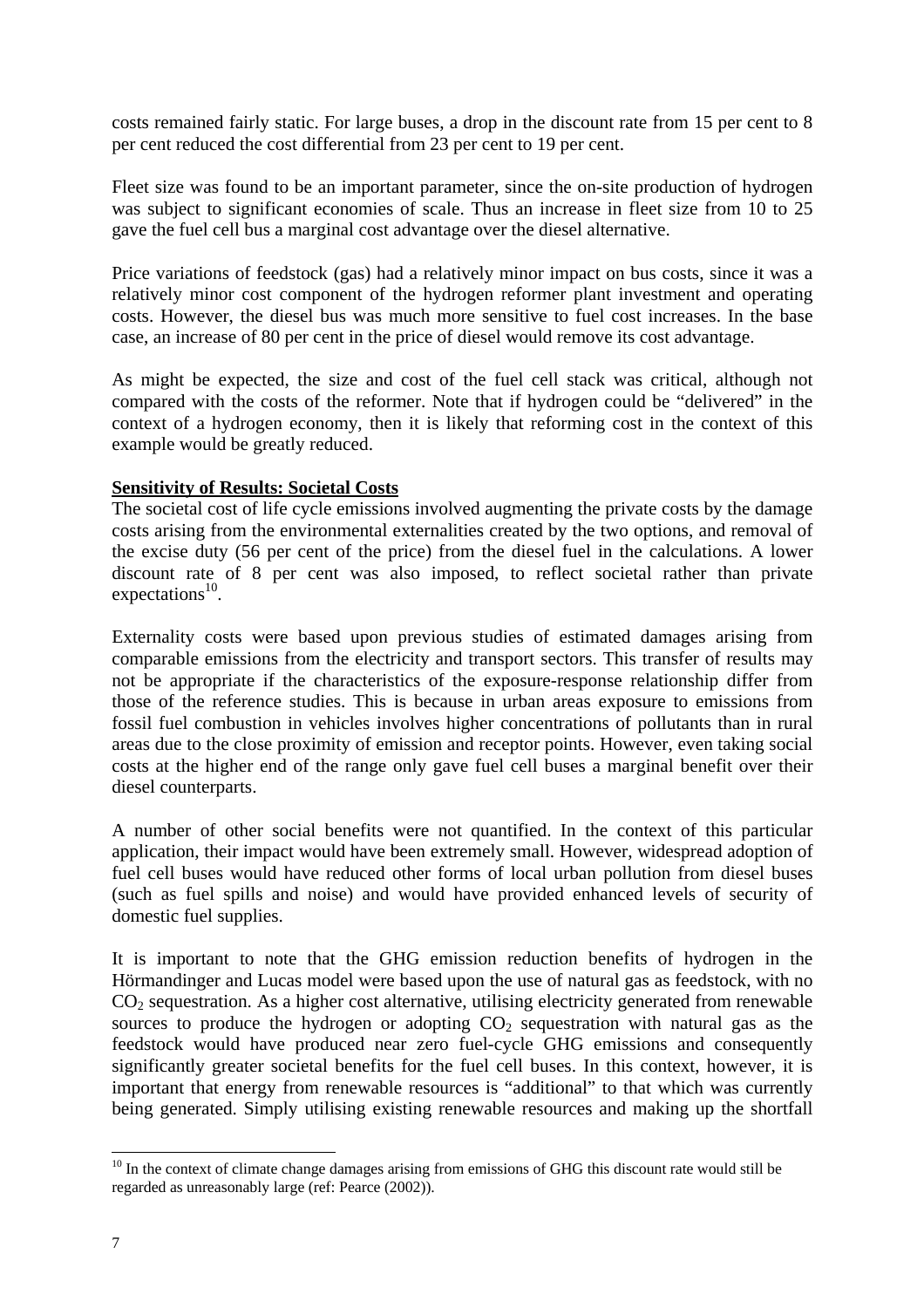elsewhere from fossil fuels would not have contributed towards a net reduction in global GHG emissions $^{11}$ .

# **5.2 Fuel Cell Cars**

Ogden et al. (2004) have estimated the societal lifecycle costs of cars based upon alternative fuels and engines. Fifteen different vehicles were considered. These included current gasoline combustion engines and a variety of advanced lightweight vehicles: internal combustion engine vehicles fuelled with gasoline or hydrogen; internal combustion engine/hybrid electric vehicles fuelled with gasoline, compressed natural gas, diesel, Fischer-Tropsch liquids or hydrogen, and fuel cell vehicles fuelled with gasoline, methanol or hydrogen (from natural gas, coal or wind power). The analysis assumed a fully developed fuel infrastructure for all fuel options and mass production of each type of vehicle.<sup>12</sup> This permitted all vehicles to be compared on the basis of their individual cost of construction, fuel costs, oil supply security costs and environmental externalities over the full fuel cycle. All costs were expressed net of direct taxes and subsidies, and all fuel costs were assumed to remain constant (in real terms) over the lifecycle of all vehicles.<sup>13</sup> A discount rate of 3 percent was applied to environmental impact valuations and 8 percent otherwise.

The present value of total societal lifecycle costs, excluding external costs, favoured current and advanced gasoline cars (Table 1), with fuel cell vehicles being upwards of 60 per cent more expensive. This imbalance was reversed when lifetime air pollutant and GHG emission damage costs were included (Table 2). Now, hybrid vehicles utilising traditional fossil fuels held a significant cost advantage over their fuel cell counterparts. It was only the introduction of an Oil Supply Insecurity (OSI) cost, that was intended to measure the cost of ensuring oil supply security from the Middle East, that those fuel cell vehicles based upon hydrogen (derived either from renewables or from fossil fuels with carbon sequestration) became

 $\overline{\phantom{a}}$ 

<sup>&</sup>lt;sup>11</sup> In fact, such a practice could actually increase net emissions of  $CO<sub>2</sub>$ . This is because 1 GWh of electricity provided from renewable resources avoids 972 tonnes of  $CO<sub>2</sub>$  if it replaces coal-fired generation. If the same 1 GWh was used to produce hydrogen by electrolysis for use in a fuel cell vehicle to replace a gasoline hybrid vehicle the avoided  $CO_2$  emissions would amount to 390 tonnes.<br><sup>12</sup> Thomas et al. (1998) utilise a market penetration model to develop a plausible scenario that gives government

and industry incentives to make the necessary investments to permit a smooth transition from fossil fuels to a hydrogen-based transportation sector.

 $13$ <sup>This</sup> implies that fuel price volatility is also irrelevant in the analysis. Yet hydrogen derived from renewable resources that have no fuel costs (e.g. wind or solar power) is likely to exhibit considerably less price volatility than (direct use of) gasoline, natural gas or diesel fuels.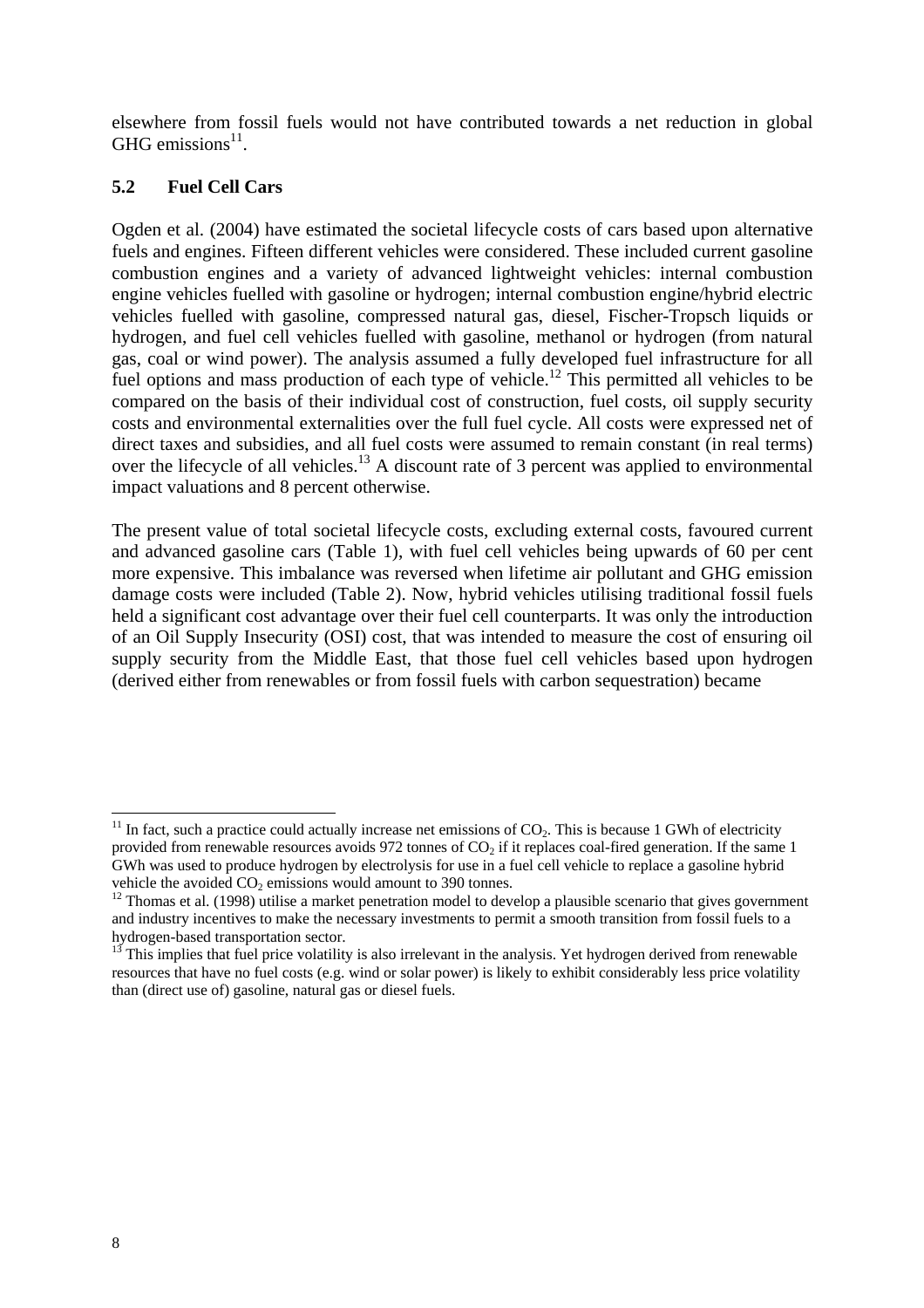**Table 1: Projected base case societal lifecycle costs for automobiles with alternative fuel/engine options.** 

|                                         | <b>Present value:</b><br><b>Lifetime</b> | <b>Retail cost:</b><br>Drive train + | Cost<br>of<br>aluminium | <b>Present value:</b><br>Total private | <b>Present value:</b><br><b>Lifetime cost</b> | <b>Present value:</b><br><b>Total societal</b> |
|-----------------------------------------|------------------------------------------|--------------------------------------|-------------------------|----------------------------------------|-----------------------------------------------|------------------------------------------------|
| <b>Technology</b>                       | <b>Fuel costs</b>                        | fuel storage                         | frame                   | lifecycle costs                        | of<br>externalities                           | lifecycle costs                                |
|                                         |                                          |                                      |                         |                                        |                                               |                                                |
| Current gasoline SI ICEV                | 2828                                     | 2837                                 | $\Omega$                | 5665                                   | 6723                                          | 12388                                          |
|                                         |                                          |                                      |                         |                                        |                                               |                                                |
| Advanced lightweights ICEs              |                                          |                                      |                         |                                        |                                               |                                                |
| <b>Gasoline SI ICEV</b>                 | 1674                                     | 2837                                 | 936                     | 5448                                   | 3579                                          | 9026                                           |
| $H2$ (NG) SI ICEV                       | 3381                                     | 2837+2500                            | 936                     | 9654                                   | 1270                                          | 10924                                          |
|                                         |                                          |                                      |                         |                                        |                                               |                                                |
| Advanced lightweights ICE/HEVs          |                                          |                                      |                         |                                        |                                               |                                                |
| Gasoline SIDI ICE/HEV                   | 1316                                     | 2837+1342                            | 936                     | 6432                                   | 3015                                          | 9446                                           |
| CNG SI ICE/HEV                          | 1552                                     | $2837+1556$                          | 936                     | 6881                                   | 1160                                          | 8040                                           |
| $H2$ (NG) SI ICE/HEV                    | 2823                                     | 2837+2780                            | 936                     | 9376                                   | 1081                                          | 10457                                          |
| Diesel CIDI ICE/HEV                     | 996                                      | $2837 + 1863$                        | 936                     | 6632                                   | 2809                                          | 9441                                           |
| FT50 (NG) CIDI ICE/HEV                  | 1058                                     | $2837+1863$                          | 936                     | 6694                                   | 2253                                          | 8947                                           |
|                                         |                                          |                                      |                         |                                        |                                               |                                                |
| Lightweight fuel cell vehicles          |                                          |                                      |                         |                                        |                                               |                                                |
| <b>Gasoline FCV</b>                     | 2009                                     | 2837+5097                            | 936                     | 10879                                  | 3243                                          | 14122                                          |
| Methanol (NG) FCV                       | 2238                                     | $2837+3220$                          | 936                     | 9231                                   | 916                                           | 10147                                          |
| $H_2(NG)$ FCV                           | 2169                                     | 2837+2459                            | 936                     | 8402                                   | 736                                           | 9138                                           |
| $H_2$ (NG) FCV w/CO <sub>2</sub> seq.   | 2411                                     | 2837+2459                            | 936                     | 8644                                   | 225                                           | 8869                                           |
| $H2$ (coal) FCV                         | 2200                                     | 2837+2459                            | 936                     | 8432                                   | 1247                                          | 9679                                           |
| $H_2$ (coal) FCV w/CO <sub>2</sub> seq. | 2435                                     | 2837+2459                            | 936                     | 8667                                   | 314                                           | 8981                                           |
| $H2$ (wind electrolytic) FCV            | 3394                                     | 2837+2459                            | 936                     | 9626                                   | 182                                           | 9808                                           |
|                                         |                                          |                                      |                         |                                        |                                               |                                                |

Abbreviations:

AP: air pollutants; CIDI: compression-ignition direct-injection; CNG: compressed natural gas; CO<sub>2</sub>: carbon dioxide; FCV: fuel cell vehicle; GHG: greenhouse gas emissions; H2: hydrogen; HEV: hybrid electric vehicle; ICE: internal combustion engine; ICEV: internal combustion engine vehicle; NG: natural gas; OSI: oil supply insecurity; SI: spark-ignition; SIDI: spark-ignition direct-injection.

Source: Modified from Table 1 of Ogden et al. (2004)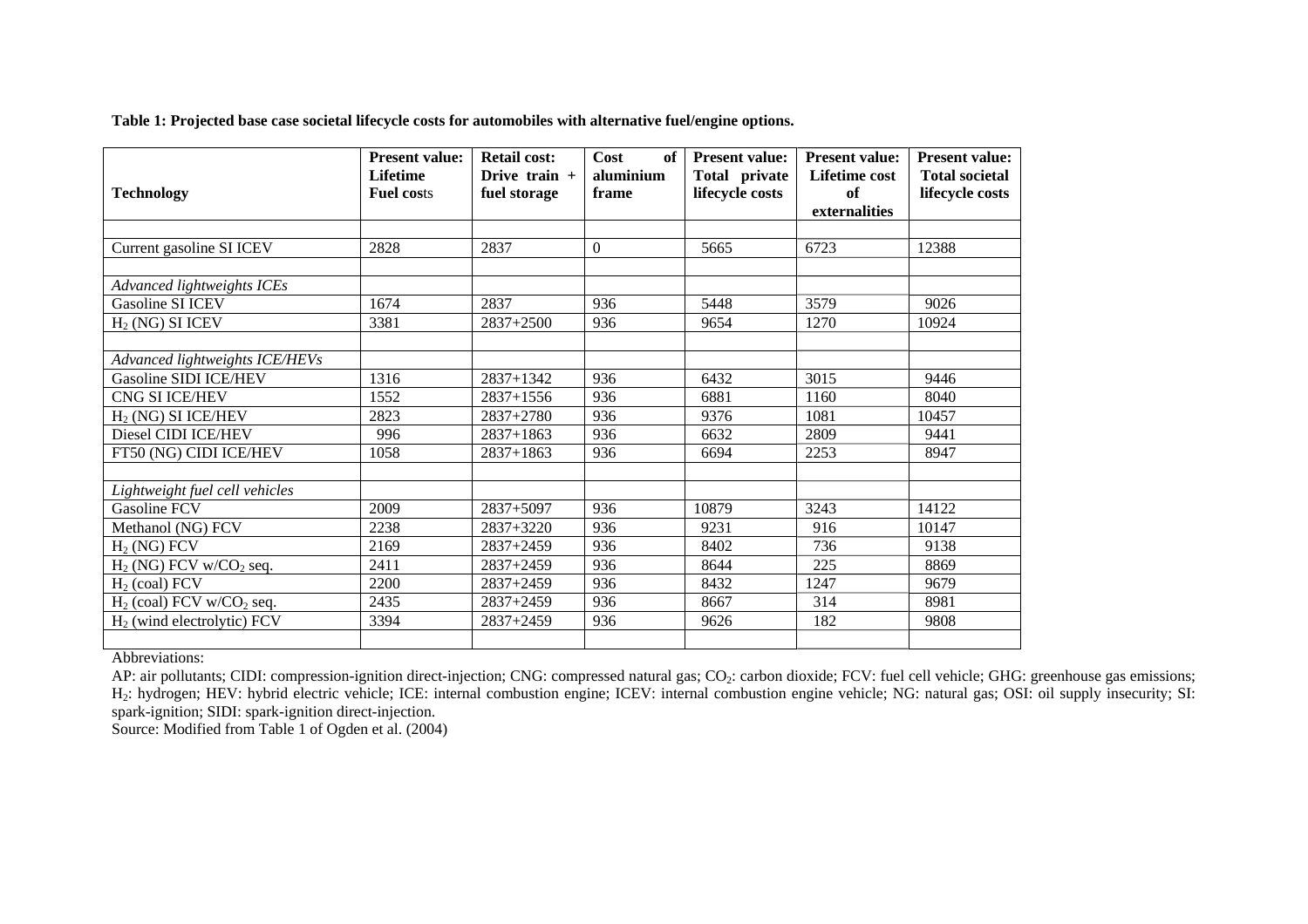|                                         |      | <b>Externalities: original estimates</b> | <b>Present value:</b> |               |  |
|-----------------------------------------|------|------------------------------------------|-----------------------|---------------|--|
|                                         |      | <b>Present value of lifetime costs</b>   |                       |               |  |
| <b>Technology</b>                       |      |                                          |                       | of            |  |
|                                         |      |                                          |                       | externalities |  |
|                                         | AP   | <b>GHG</b>                               | <b>OSI</b>            | Original      |  |
|                                         |      |                                          |                       |               |  |
| Current gasoline SI ICEV                | 2640 | 1429                                     | 2654                  | 6723          |  |
|                                         |      |                                          |                       |               |  |
| Advanced lightweights ICEs              |      |                                          |                       |               |  |
| <b>Gasoline SI ICEV</b>                 | 1162 | 846                                      | 1571                  | 3579          |  |
| $H2$ (NG) SI ICEV                       | 524  | 746                                      | $\theta$              | 1270          |  |
|                                         |      |                                          |                       |               |  |
| Advanced lightweights ICE/HEVs          |      |                                          |                       |               |  |
| Gasoline SIDI ICE/HEV                   | 1097 | 683                                      | 1235                  | 3015          |  |
| CNG SI ICE/HEV                          | 644  | 515                                      | $\theta$              | 1160          |  |
| $H2$ (NG) SI ICE/HEV                    | 458  | 623                                      | $\Omega$              | 1081          |  |
| Diesel CIDI ICE/HEV                     | 1150 | 590                                      | 1069                  | 2809          |  |
| FT50 (NG) CIDI ICE/HEV                  | 1122 | 596                                      | 535                   | 2253          |  |
|                                         |      |                                          |                       |               |  |
| Lightweight fuel cell vehicles          |      |                                          |                       |               |  |
| <b>Gasoline FCV</b>                     | 338  | 1019                                     | 1886                  | 3243          |  |
| Methanol (NG) FCV                       | 248  | 668                                      | $\theta$              | 916           |  |
| $H_2(NG)$ FCV                           | 257  | 479                                      | $\boldsymbol{0}$      | 736           |  |
| $H_2$ (NG) FCV w/CO <sub>2</sub> seq.   | 119  | 106                                      | $\theta$              | 225           |  |
| $H2$ (coal) FCV                         | 366  | 881                                      | $\boldsymbol{0}$      | 1247          |  |
| $H_2$ (coal) FCV w/CO <sub>2</sub> seq. | 215  | 99                                       | $\overline{0}$        | 314           |  |
| $H2$ (wind electrolytic) FC             | 68   | 114                                      | $\theta$              | 182           |  |
|                                         |      |                                          |                       |               |  |

| Table 2: Projected base case lifecycle costs for externalities of automobiles with alternative |  |
|------------------------------------------------------------------------------------------------|--|
| fuel/engine options.                                                                           |  |

Abbreviations: see Table 1.

Source: Modified from Table 1 of Ogden et al. (2004)

competitive. However, the OSI was a rather arbitrary control-type  $\cos t^{14}$  and the fact that it was so critical to the viability of the hydrogen fuel cell car was unfortunate.

In a sensitivity analysis, higher values attached to the environmental externalities, as might be expected, favoured the fuel cell vehicles and particularly those fuelled by hydrogen derived from fossil fuels with  $CO<sub>2</sub>$  sequestration.

### **5.3 London Taxi Cabs**

 $\overline{a}$ 

Mourato et al. (2004) report the results of a contingent valuation study conducted amongst London taxi drivers designed to assess their willingness to pay (WTP) to drive hydrogen fuel cell taxis. In the short term this would involve participation in a pilot project, whilst in the longer term it would involve production line fuel cell taxis. The intention was that six fuel cell London taxis would be introduced and operated over a period of a year and a half, following which a decision would be taken of whether to move to series production.

 $14$  Control costs are what it costs society to achieve a given standard that restricts the extent of an environmental or other specific adverse impact to an acceptable level. Damage costs are a measure of society's loss of wellbeing resulting from the damage arising from the same impact. Although control costs are often seen as estimates of damage costs, conceptually they are very different. For the purpose of economic impact analysis, the use of control costs is an inappropriate methodology. The distinction is discussed at length in Owen (2004b).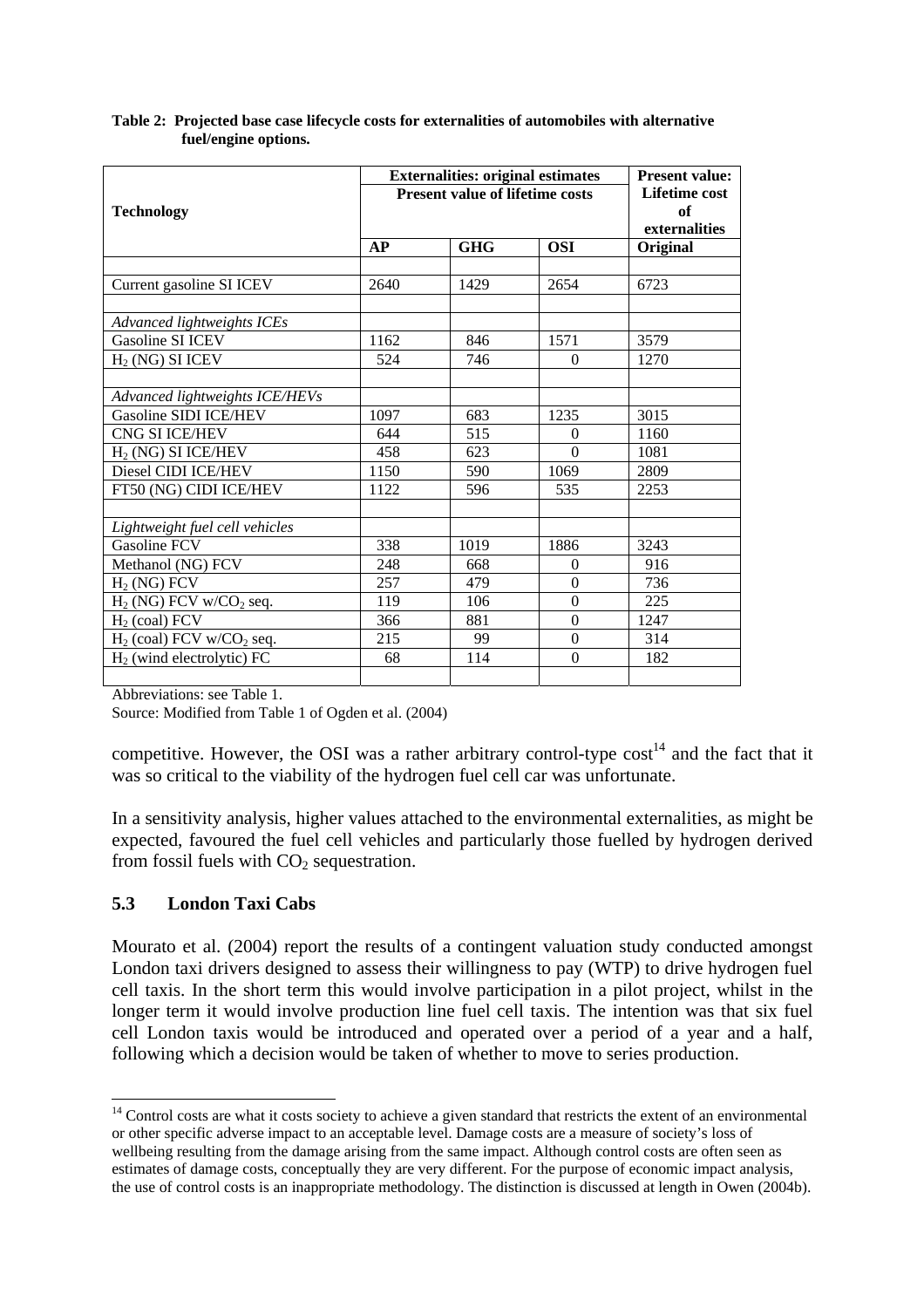The London taxi is suitable for fuel cell and hydrogen technology because:

- They are low range vehicles principally operating in Greater London and therefore refuelling points would not be required outside of this area;
- They are high-profile vehicles which would serve to promote zero emissions technology in the road transport sector;
- London's current fleet of 20,000 diesel taxis contributes significantly to the city's air quality problems, particularly with emissions of  $NO<sub>x</sub>$  and particulates;
- Current taxis subject the driver and passengers to significant levels of engine noise, whilst fuel cell taxis would be virtually silently in operation.

Despite concerns about daily exposure to air pollution and a supportive attitude towards cleaner vehicle fuels and technologies, the study concluded that the WTP of London taxi drivers to participate in a fuel cell pilot project was dictated principally by considerations of their own personal financial benefits arising from the project. In contrast, the premium that drivers were prepared to pay for production fuel cell taxis was influenced by the degree of concern about air pollution, their level of education, and their knowledge of fuel cells.

# **7. Concluding Comments**

This paper has addressed the topic of environmental externalities and other market distorting influences in the context of hydrogen-based transportation technologies<sup>15</sup>. However, as noted earlier, since this paper assesses differences between vehicles based upon alternative fuels and engines, externality costs that are incurred as a result of congestion, accidents and road damage are assumed to be common to all vehicles and consequently ignored. In addition, the paper also ignores the important interaction between urban transport policy and near-zero emission transport technologies, which is beyond the scope of this particular study.

On the basis of the major studies concluded to date, it is evident that the societal benefits arising from the introduction of near zero emissions technologies based upon hydrogen rely heavily on their environmental and supply security benefits to offset their private cost disadvantages. Unfortunately, the precision of such benefits is questionable due a range of complex methodological issues and the absence of markets in environmental "goods". Nevertheless, the degree to which gasoline is either directly or indirectly subsidised is a significant factor in assessing the commercial viability of emerging alternative technologies.

Justification of energy subsidies to developing technologies may be based upon the desire of a government to achieve certain environmental goals (e.g. enhanced market penetration of low GHG emissions technology), to "level the playing field" by offsetting implicit and explicit fossil fuel subsidies, or for enhancing levels of domestic energy supply security. However, in general, case specific direct action is likely to give a more efficient outcome. Thus penalising high GHG emitting technologies not only creates incentives for "new" technologies, but it also encourages the adoption of energy efficiency measures with existing

<sup>&</sup>lt;sup>15</sup> In principle, the same approach can be adopted for hydrogen and fuel cell technologies in the stationary power sector. However, in this context, renewable energy can be used directly to substitute for fossil fuel-based technologies. In addition, a range of alternative fuels and technologies are currently available that offer significant emission reduction potential per unit of energy output using established technologies. Thus opportunities for the widespread adoption of hydrogen-based technologies are currently very limited. Perhaps the greatest potential for growth is in the distributed generation market but, again, competing technologies are available.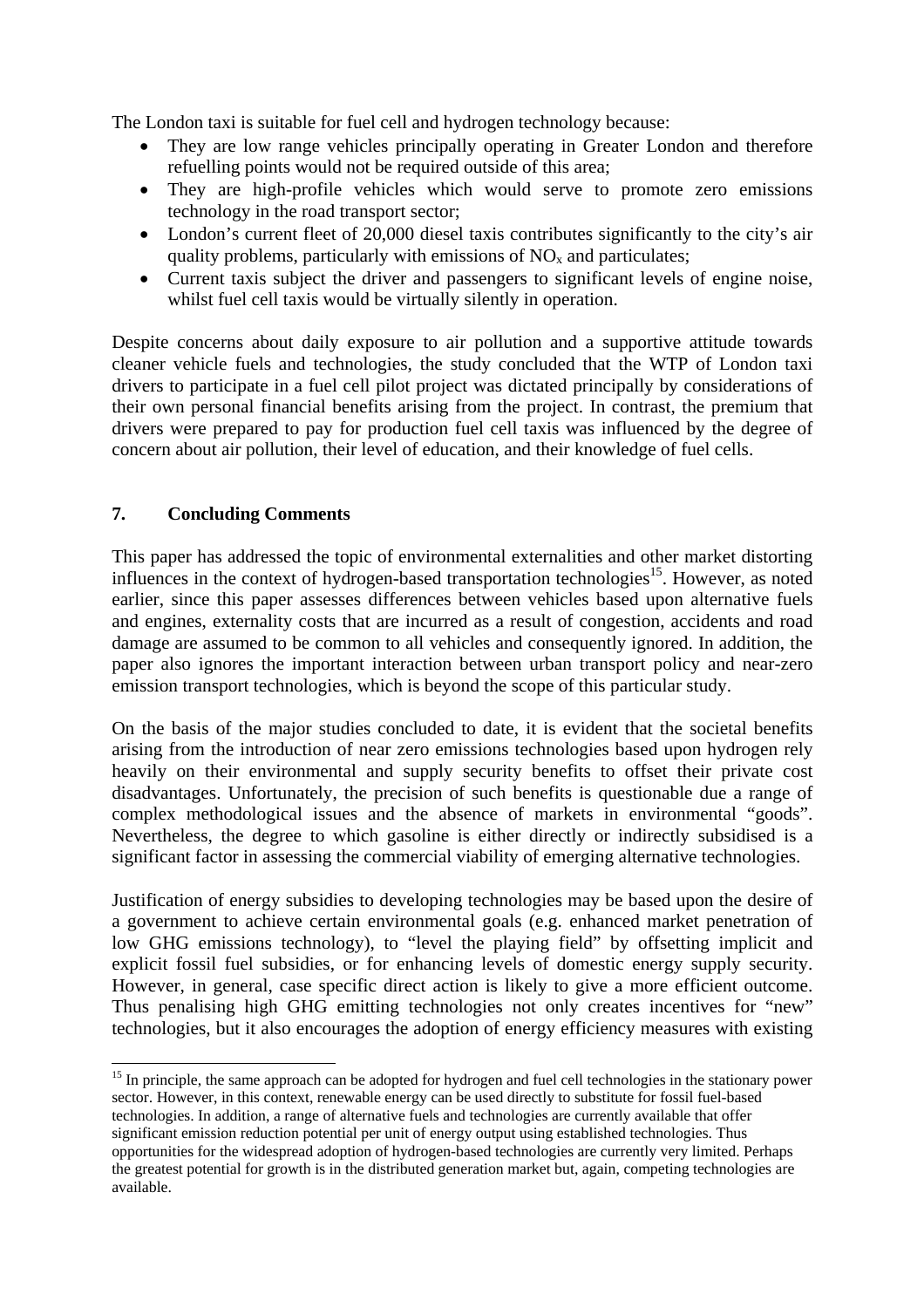technologies and consequently lower GHG emissions per unit of output. In addition, if the existence of market failures is restricting the diffusion of zero or low emission energy technologies, then (again) addressing those failures directly may provide an efficient outcome.

If sustainable development and energy security of supply can be regarded as public goods, then their level of provision through competitive market forces would be sub-optimal. This would justify market intervention designed to raise their supply to a level that would be optimal to society. The hydrogen economy is one option available for addressing this situation.